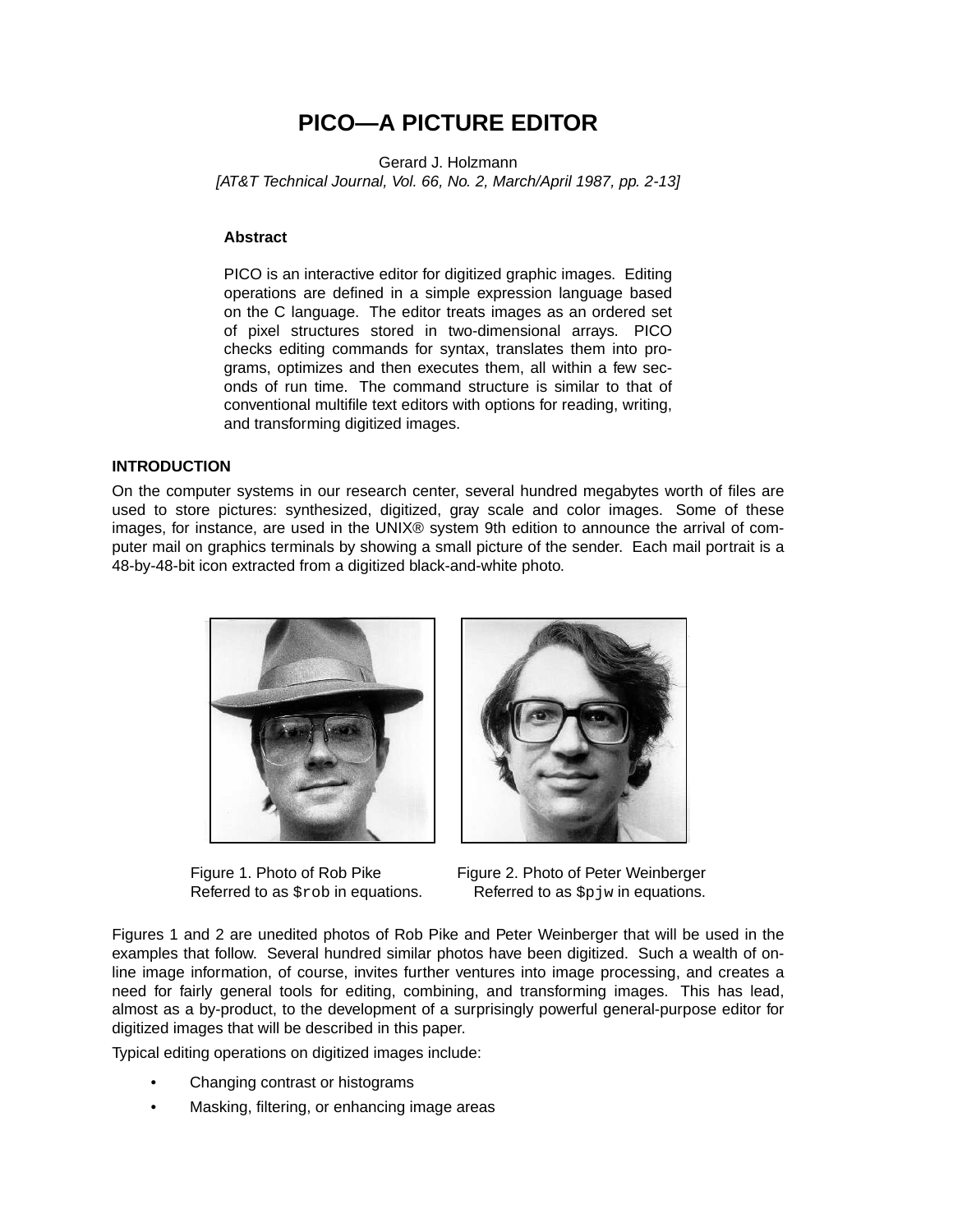• Merging, fading, scaling, and rotating images.

It is not practical to write a new special-purpose program for each different type of transformation. Instead, we developed a graphics editor with a simple command language that is powerful enough to define almost any type of transformation. The editor parses user commands, translates them into optimized code, and executes image transformations as programs. The command language is simple, with defaults defining the most common choices. A transformation to make a negative of a picture with brightness values in the range 0... Z, for example, can be defined in one statement:

$$
new = Z - old \tag{1}
$$

This is independent of the size of the picture or whether it is in color or in black and white.

The expression above is expanded internally into a small program, which (unoptimized) could be as follows for a color image.

```
for (y = 0; y < Y; y++)for (x = 0; x < X; x++)\left\{ \qquad \qquad {\rm newred} \lbrack \, {\rm y}^{\star}{\rm X} + {\rm x} \, \rbrack \; = \; 255 \; - \; {\rm oldred} \lbrack \, {\rm y}^{\star}{\rm X} + {\rm x} \, \rbrack \; ; \right.newgrn[y*x+x] = 255 - oldgrn[y*x+x];newblu[y*X+x] = 255 - oldblu[y*X+x];}
```
The upper left corner of the image is at the origin of the screen coordinate system, with positive  $x$ pointing to the right and positive  $\gamma$  pointing down.  $\chi$  and  $\gamma$  are predefined constants that specify the current width and height of the image work buffer (often 512 pixels). Similarly, the z we saw earlier is a predefined constant that defines the maximum brightness value (often 255).

Rotating the image by 90° is only slightly more complicated:

$$
new[x, y] = old[y, x]
$$
 (2)

The editor again will fill in the details. Equation (2), however, not only rotates, but also mirrors the original. More accurately, therefore, we should say:

$$
new = old[y, X-x]
$$
 (3)

for a rotation by 90° clockwise. To rotate counterclockwise, we write:

$$
new = old[Y - y, x] \tag{4}
$$

 $X$  and  $Y$  are predefined constants that specify the current width and height of the image work buffer (often 512 pixels).

Rotation by an arbitrary angle can be achieved by using built-in procedures for changing between polar and Cartesian coordinates. For example, a rotation by 30° clockwise can be written as follows using two global variables  $r$  and a:

$$
new = old[x_cart(r = r\_polar(x, y), a = (a_polar(x, y) + 30)), y_cart(r, a)]
$$
 (5)

Normally, we have to insure that the array indexes fall within the bounds  $x$  and  $y$ . In this case, the procedures  $x$  cart and  $y$  cart take care of that internally. Note also that the statement above relies on the order of evaluation of the arguments in the compiled code.

Not all operations have to refer to the old or new picture arrays. Any syntactically correct statement is by default executed once for each pixel in the image, with the appropriate settings of the coordinate variables  $x$  and  $y$ . To overrule this default, it is sufficient to enclose the statement in curly braces. The two global variables  $r$  and a used in Equation (5), for example, can be declared as follows:

```
{ global int r, a; }
```
To declare a global array of 256 integers initialized to zeros, we write: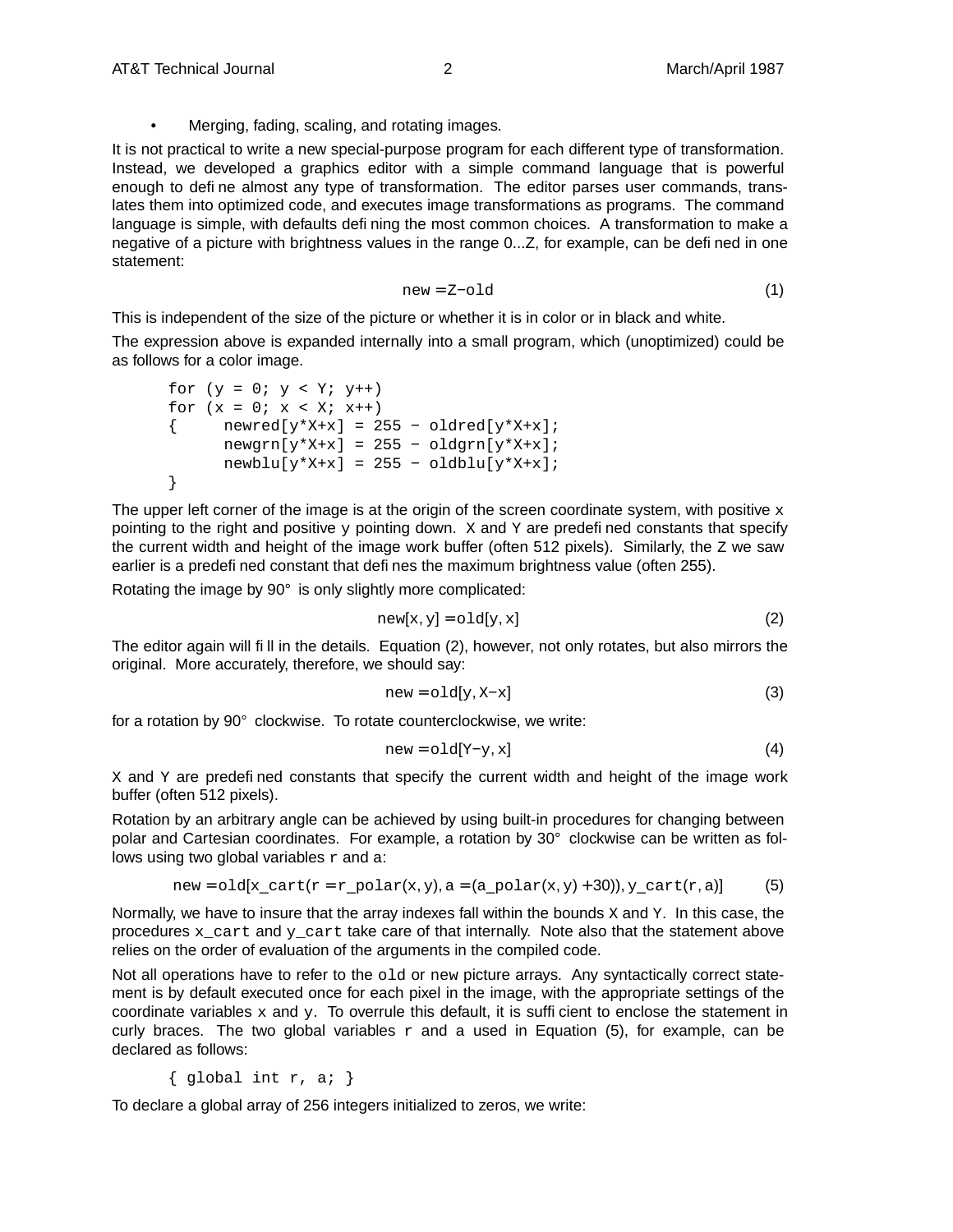```
\{ global array histo[256]; \}
```
The declaration prefix global extends the scope of array histo so that it can be referred to in subsequent procedures, programs, or expressions. Using the default loop and C syntax, we can now make a histogram of the current image by simply typing:

histo[old]++

Array old is by default indexed with the current values of  $x$  and  $y$  and, for a black and white image, returns a brightness value between 0 and 255. The brightness of a pixel in a color image is defined by three bytes, which in this case would first be averaged by PICO to obtain a singlebyte index. (See **Structure**.) The value returned by old is used to select an element in array histo that is incremented. The statement (expanded into a loop over 512 by 512 pixels) is executed in eight seconds on a Digital Equipment Corporation VAX-750 computer. After the statement is executed, array histo can be used straightforwardly to change the brightness values of the original image (to enhance contrast, for example) or to improve the separation of the gray-scale values within the image (by histogram equalization).



Figure 3. Average of \$rob and \$pjw (Eq. 7).

# **THE PICO EDITOR**

The editor that interprets expressions such as the above was named "PICO." (Originally the name indicated its size; later it was more easily understood as an abbreviation of ''picture composition.'')

To the editor, a picture is merely an ordered set of pixel structures stored in a two-dimensional array. Each pixel structure defines brightness values for up to three channels: one for each of the primary colors red, green, and blue. The work buffer of the editor is restricted to a maximum window in the picture being edited of 512 by 512 pixels. The editor stores up to three bytes per pixel, or up to 786,432 bytes for each image opened for editing.

The result of the last edit operation performed is accessible under the predefined name  $\text{o}1d$ . An edit operation is an assignment of new values to elements in the old pixel array. The result of the assignment is stored in a second pixel array named new. At the end of each edit operation, the pixel arrays pointed to by old and new are swapped.

The assignments may be based on pixel coordinates, variables, old pixel values, or arbitrary arithmetic combinations of these. Equations (1) to (5) are statements that describe more or less standard edit operations with a single expression. For transformations that can not easily be cast into simple arithmetic expressions, the user can define more explicit editing procedures and programs.

Consider Equation (2). Applied to all pixels, preserving the distinction between channels, this single assignment transposes the  $old$  matrix and assigns the result to pixel array new. For a threechannel image, it defines a parallel assignment for all  $x$  and  $y$ .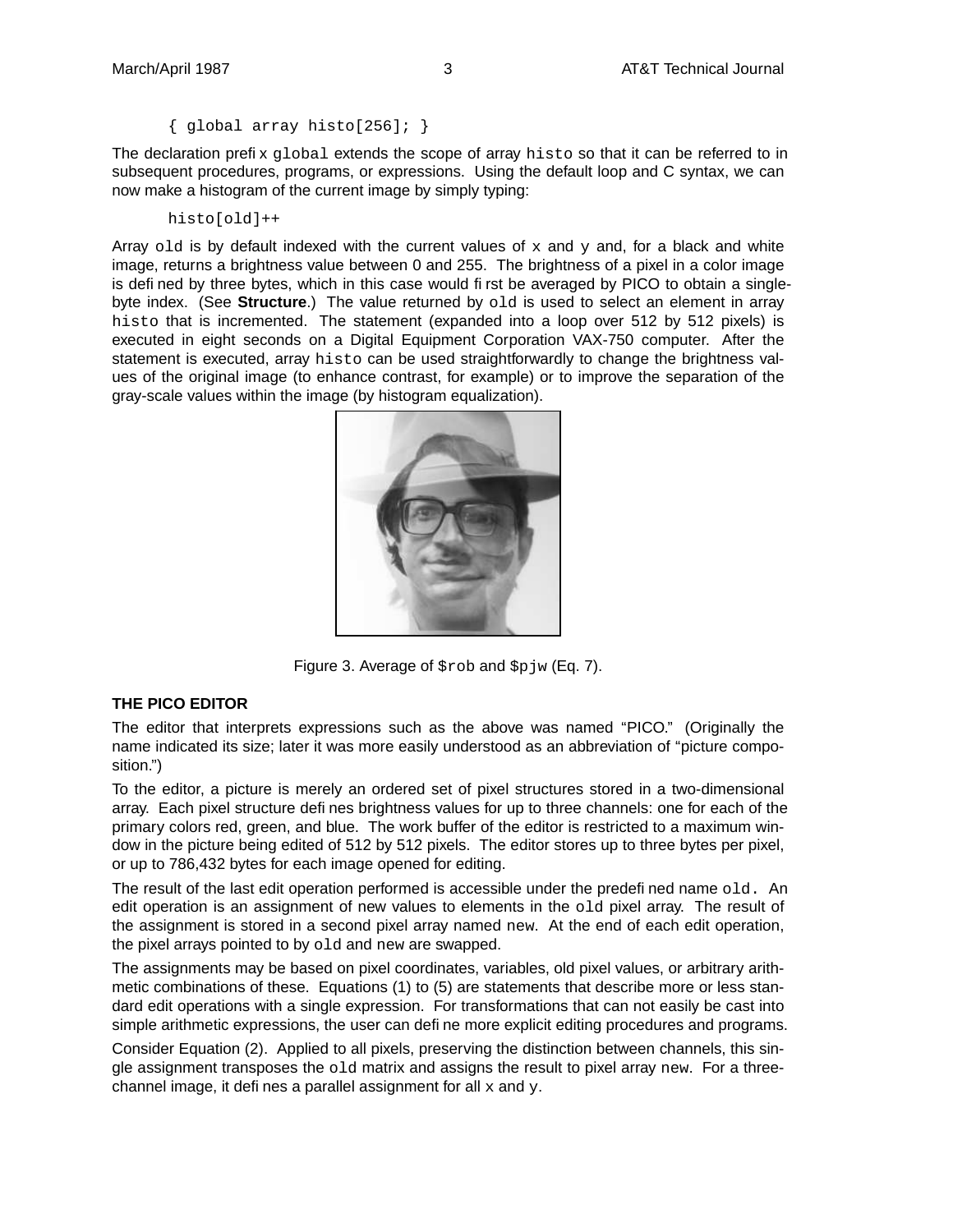

Figure 4. Conditional Expression. Figure 5. More complex transformation.

$$
new[x, y]. red = old[y, x]. red
$$
  
\n
$$
new[x, y]. gm = old[y, x]. gm
$$
  
\n
$$
new[x, y]. blu = old[y, x]. blu
$$
  
\n(6)

Names preceded by a dollar sign refer to picture files, with full path names abbreviated to base names (i.e., "/usr/gerard/pico/pjw" is referred to as "\$pjw"). An average of the two pictures  $\frac{1}{2}$  and  $\frac{1}{2}$   $\frac{1}{2}$  (Figures 1 and 2) can then be expressed as a matrix operation (Figure 3).

$$
new = (\text{frob} + \text{fpi})/2 \tag{7}
$$

Or similarly,

$$
new = (\text{Prob} * \text{Sp} jw)/Z \tag{8}
$$

Both of these are unconditional and apply to all pixels, again by default preserving the distinction between channels and matching pixels found at equal coordinates in the arrays.

Because each transformation expression is by default executed once for each pixel of the image, PICO contains an optimizing compiler that translates the expressions "on-the-fly" (interactively) into effi cient code for the VAX-750 computer.

Consider the following edit session in which "%" is a system prompt. Each number followed by a colon is PICO's prompt for a new editing command.

```
% pico
1: a "/tmp/image/rob"
2: a "/usr/gerard/pico/pjw"
3: x new = (x<256) ? ($rob+$pjw)/2 : Z−$pjw
4: x new = old[x, Y−y] } (9)
5: w output
6: q
%
```
Each command consists of a single leading character that identifies the type of operation to be performed:

- a to attach (open) new image files
- $x$  to execute transformations
- w to write a file
- $q$  to quit the editor.

There can be zero or more arguments for each operation to fill in details. The range in the first  $x$ command above [line 3 of Equation (9)] is defined in a C-style conditional expression of the form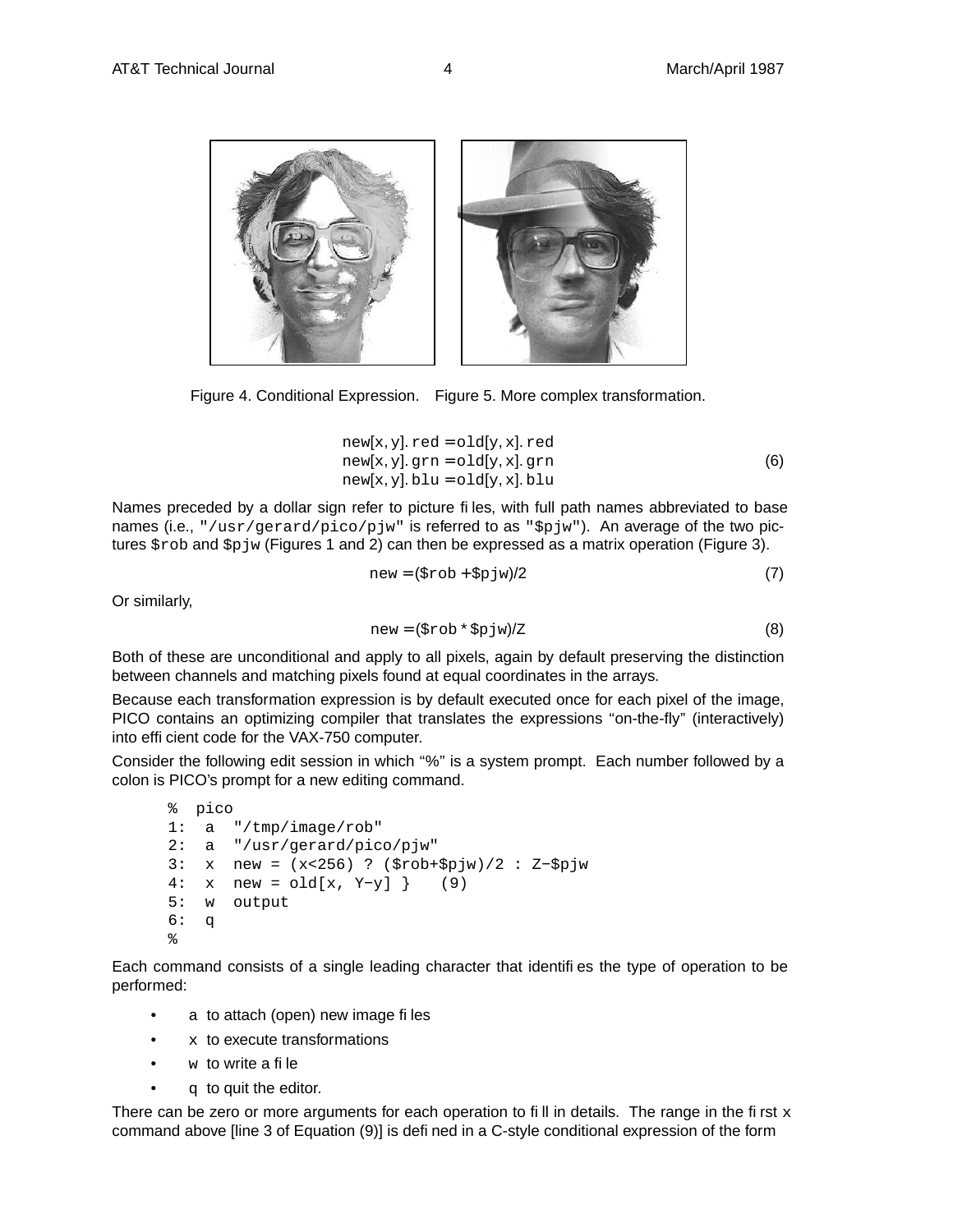



Figure 6. Equation 11. The same of the Figure 7. Equation 13.

(condition) ? (iftrue) : (iffalse).

The expression defines an average of two images for all pixels with an x-coordinate less than 256 (i.e., the left-most 256 columns of the pixel array) and a negative of one of the pictures for all other pixels. (Compare with Figure 4.)

Line 4 simply turns the picture upside down;  $Y$  is the predefined constant for the height of the current image. Similarly, x gives the maximum x value, so we can fade  $$rob$  slowly into  $$p^+p$  by writing a nested conditional (Figure 5):

$$
new = (x < x/3)?\$ \text{rob}: (x > x * 2/3)?\$ \text{pb}: 3 * ((x-x/3) * \$ \text{pb} + (x * 2/3 - x) * \$ \text{rob})/x \tag{10}
$$

This expression language turns out to be a powerful editing tool. In PICO, all arithmetic and Boolean operators from C have been implemented, allowing seemingly nonsensical transformations such as those created by the following. [Equations (11), (13), and (14) produce the photos shown in Figures 6, 7, and 8 respectively. Some of these illustrations were colorized separately using PICO.]

$$
new = xy \$ \text{rob.}
$$
 (11)

$$
new = (\text{Prob} > 100)? \text{Prob:} \text{Sp} \text{jw}
$$
 (12)

$$
new = $rob[x + (64 - ((x&15) - 8) * ((x&15) - 8))/8, y]
$$
\n(13)

$$
new = $p j w [x + (64 - ($r \circ b815) * *2)/8, y + (64 - (($r \circ b > 4)815) * *2)/8]
$$
\n
$$
(14)
$$

These transformations can produce startling effects. Equation (14), for example, distorts  $p_jw's$ portrait by somewhat arbitrarily smearing pixels, using a second portrait to calculate indices. (The operator ∗∗ in (14) is for exponentiation.)

# **STRUCTURE**

Figure 9 shows how PICO is structured. Commands are either global operations that affect PICO's environment (such as attaching or deleting files) or transformation expressions. A parse tree for a transformation is passed to an optimizing compiler that generates machine code. The code is then executed, and typically completes within a few seconds. The result of the edit operation is shown on a monitor (if available), and the user is prompted for another command.

# **COLORS, COMPOSITES, AND TYPES**

A pixel is not, in most cases, defined byasingle brightness value but a composite of three colors. A composite is written in PICO as a comma-separated list of subexpressions enclosed in square brackets:

[red, grn, blu ]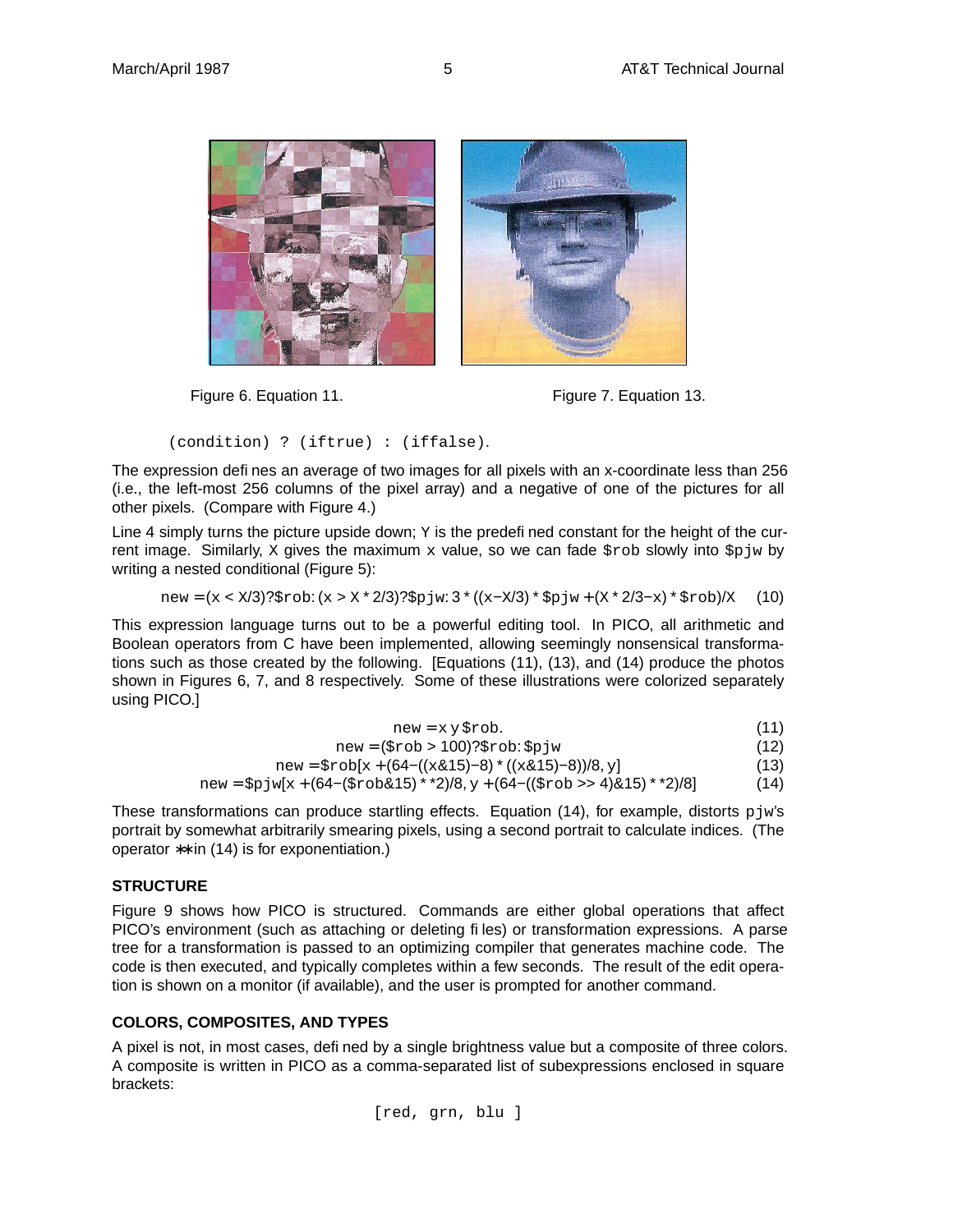

Figure 8. Equation 14. The State of Figure 9. PICO Structure.

Red, grn, and blu are again predefined terms that can be used as suffixes to pixel array names or file names. For example:

$$
new.read, old[x,y].red, $pjw.grn, ... etc.
$$

Where necessary, PICO performs casting operations to match the types of the various parts in an assignment. For example, if the left-hand side of an expression is a value and the right-hand side a composite, the value is promoted to a composite before the assignment is performed.

With composites, we can readily rotate the colors in an image with a single assignment

$$
new = [old.blu, old, red, old, grn]
$$
 (15)

The expression

$$
new.read = Z-old.blu
$$
 (16)

assigns a negative of the old blue component in the picture to the red field of each pixel. Both sides of the assignment are noncomposite, so no type casting is performed. However, the expression

$$
new. red = old
$$
 (17)

casts the composite old into a single value, the average of the three color components, so that the above expression is interpreted as

$$
new. red = (old. red + old. gm + old. blu)/3 \tag{18}
$$

The reverse

$$
new = old \, \text{grn} \tag{19}
$$

requires type promotion and is interpreted as

$$
new = [old, grn, old, grn, old, grn] \qquad (20)
$$

## **PICO PROCEDURES**

For nonstandard editing operations that can not easily be expressed in the language described above, there is a facility in PICO to declare named segments of code and use these as procedures. In the following edit script, a procedure that draws a circle of radius  $r$  is first declared and then called with argument 200.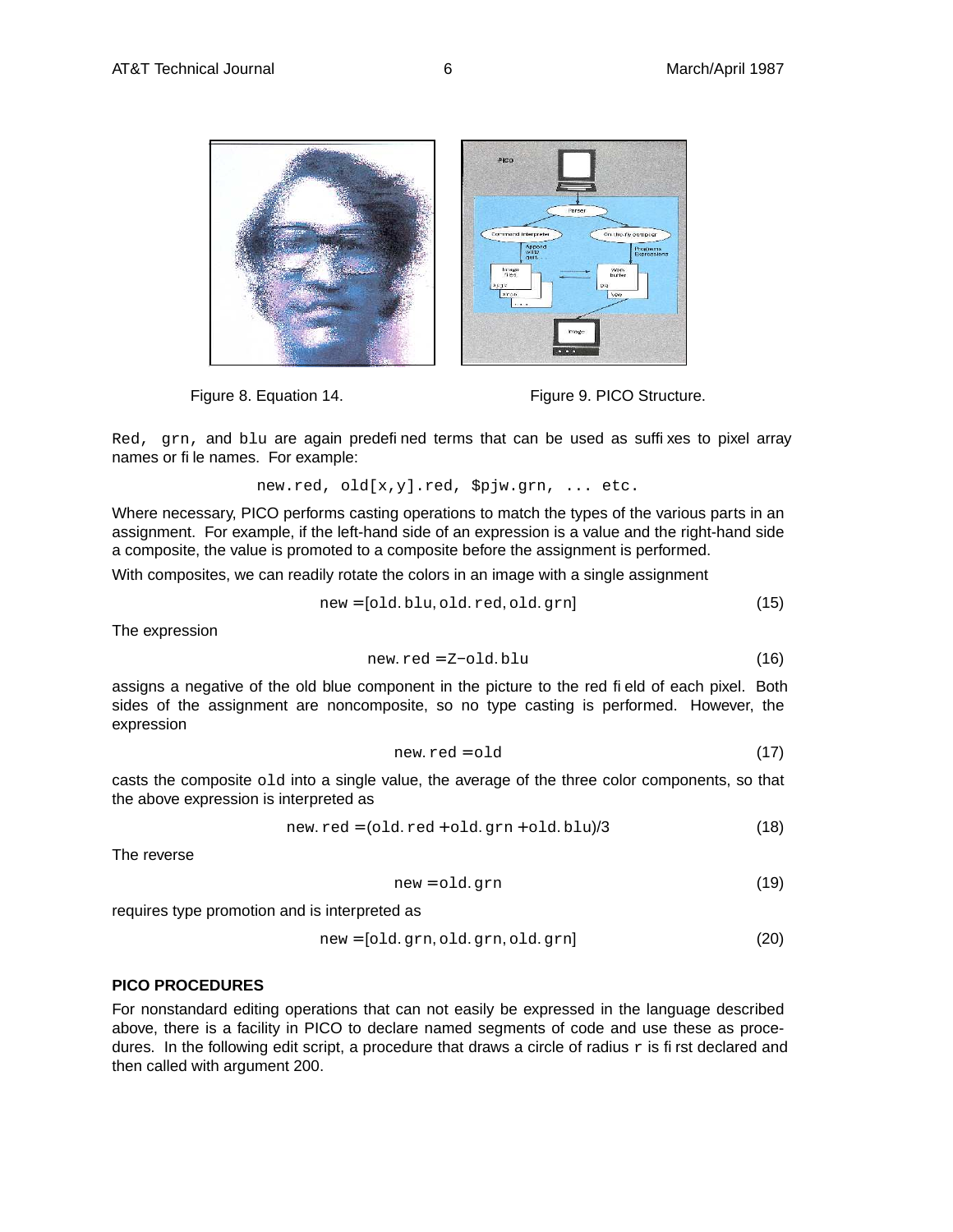



Figure 10. Random Lines. **Figure 11. Random Slicing.** 

```
% pico
1: def circle(r)
{ int a
   for (a = 0; a < 360; a++)new[x_cart(r, a), y_cart(r, a)] = Z}
3: x { circle(200); }
4:
```
There is one variable a declared local to the procedure circle. Statements are separated by new lines and/or semicolons. The function call in line 3 should only be executed once, and not by default once for every pixel. A statement, or a sequence of statements enclosed in curly braces, is taken to be an explicit PICO program defining its own control flow and is executed just once. Note that the code segment in curly braces that defines procedure circle is preceded by the keyword def. It is not executed, just compiled.

Procedures can be recursive. The following procedure, for example, approximates a straight line:

```
def line(x1, y1, x2, y2){ if (abs(x1 - x2) > 1 || abs(y1 - y2) > 1)line(x1, y1, (x1+x2)/2, (y1+y2)/2)line((x1+x2)/2, (y1+y2)/2, x2, y2)} else
        new[x1,y1] = 255}
```
But we can do much better. The following set of procedures, written by Rob Pike of AT&T Bell Laboratories, made the cover of the November 1985 issue of Computer Graphics. The program draws  $n$  random lines on the display. Procedure  $\text{line}$  selects lines of pixels from the image of  $p_j$  randomly varying their intensity. Procedure draw calls library procedure rand() to select the parameters for line. (A color version of draw was run superimposed on \$rob's picture in Figure 10.)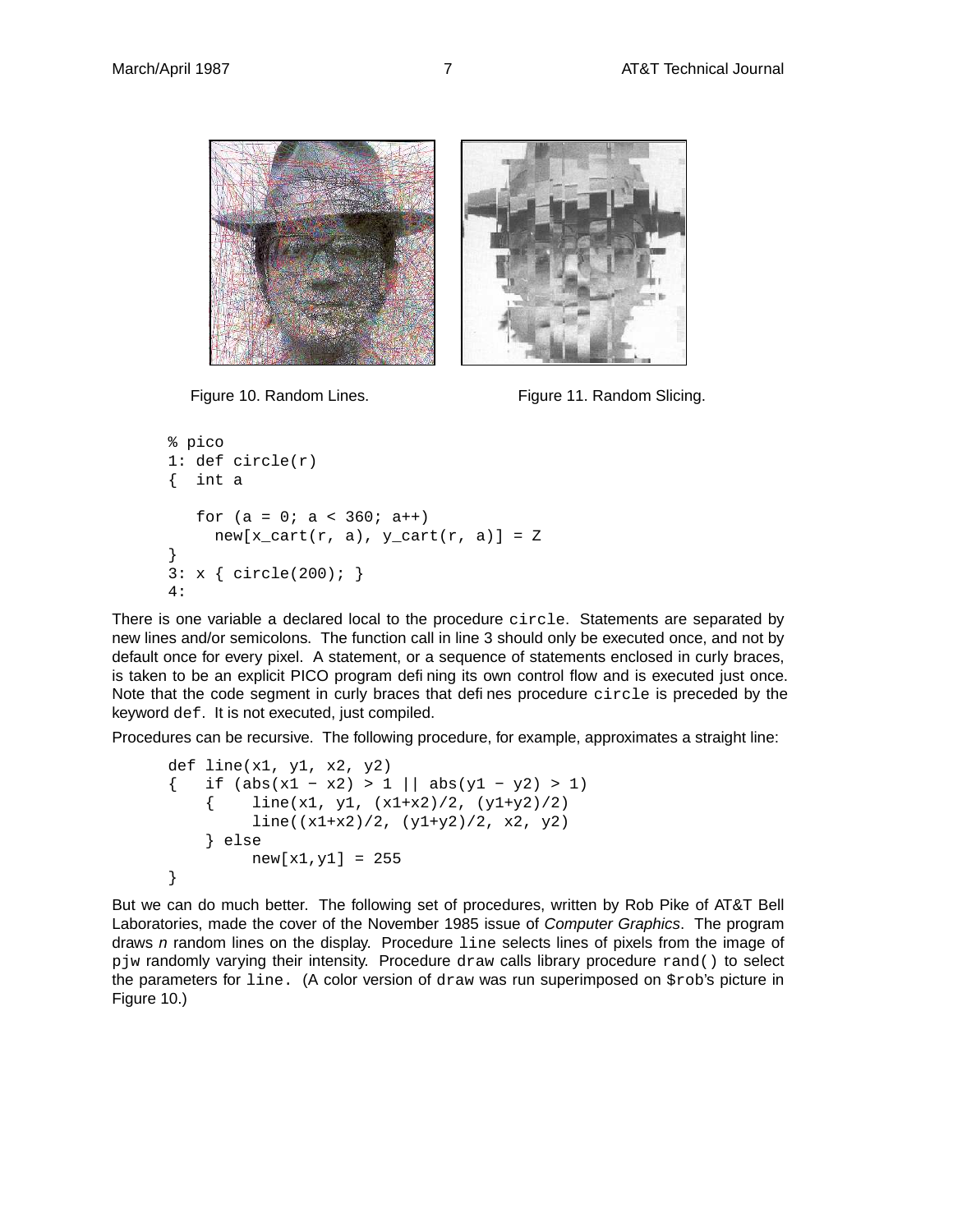

Figure 12. Equation 21. The Section of Figure 13. Edge Detection.

```
def xline(a0, b0, a1, b1)
\{int a, b
    int r
    r=255−(rand()&127)
    for (a=a); a<a1; a++)
    {
        b=b0+(b1−b0)*(a−a0)/(a1−a0)
        new[a, b] = $pjw[a, b]*r/255
    }
}
def yline(a0, b0, a1, b1)
{
    int a, b
    int r
    r=255−(rand()&127)
    for (b=b0; b<b>1</b>; b++){
        a=a0+(a1−a0)*(b−b0)/(b1−b0)
        new[a, b] = \text{Spjw}[a, b]*r/255
    }
}
```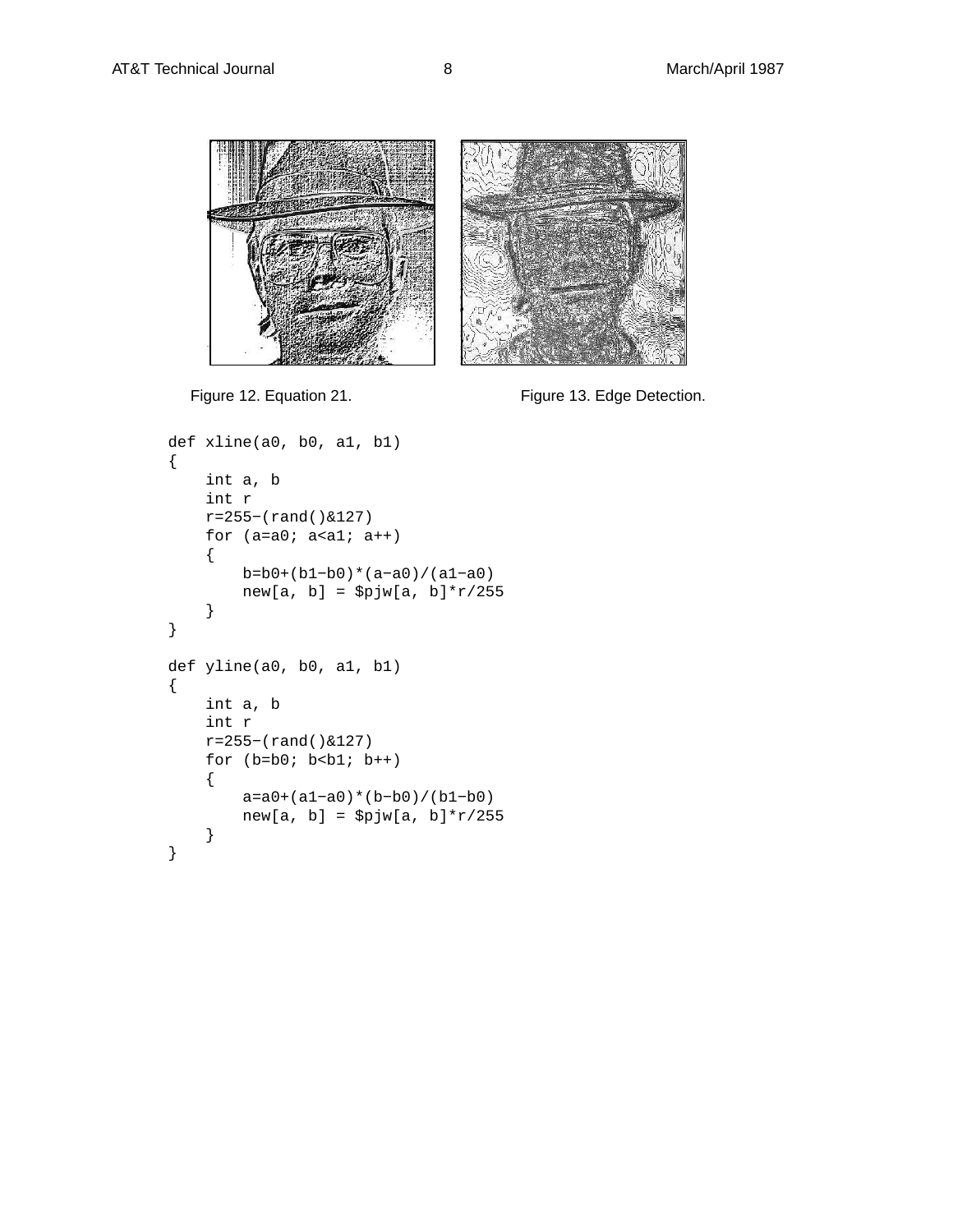```
def line(a0, b0, a1, b1)
{
    if(abs(a1−a0)>abs(b1−b0))
    \{ if(a0>a1)
            xline( a1, b1, a0, b0)else
            xline(a0, b0, a1, b1)
    } else
    { if(b0>b1)
            yline(a1, b1, a0, b0)
        else
            yline(a0, b0, a1, b1)
    }
}
def draw(n)
{
    int a
    for (a = 0; a < ni a++)line(rand()&511, rand()&511, rand()&511, rand()&511)
}
```
Another inspiring procedure is shown below. (See results in Figure 11.)

```
def xy_slicer()
{ int r
    array yshift[512]
    for (y = 0; y < 512; y++){
        if (rand() < 2000)
           r=(rand()&63)−32
       yshift[y] = r
    }
    for (y = 0; y < 512; y++){
        if (rand() < 2000)
           r=(rand()&63)−32
        for (x = 0; x < 512; x++)new[x,y] = oldclamp(x+r), clamp(y+yshift[x]))}
}
```
Clamp is a built-in function defined as follows:

```
clamp(a)
{
   return ((a < 0)?0:((a>511)?511:a));
}
```
# **QUICK EDGE DETECTION**

As a more serious application of the PICO picture editor, consider the following method to extract edges quickly and interactively from a black-and-white image. One method is to add positive and negative, with a small offset of perhaps two pixels in the  $x$  and the  $y$  direction (Figure 12):

$$
new = \$rob[x, y] + (z - \$rob[x + 2, y + 2])
$$
\n(21)

A slightly more sophisticated method is to smooth the image first with a moving average. (We will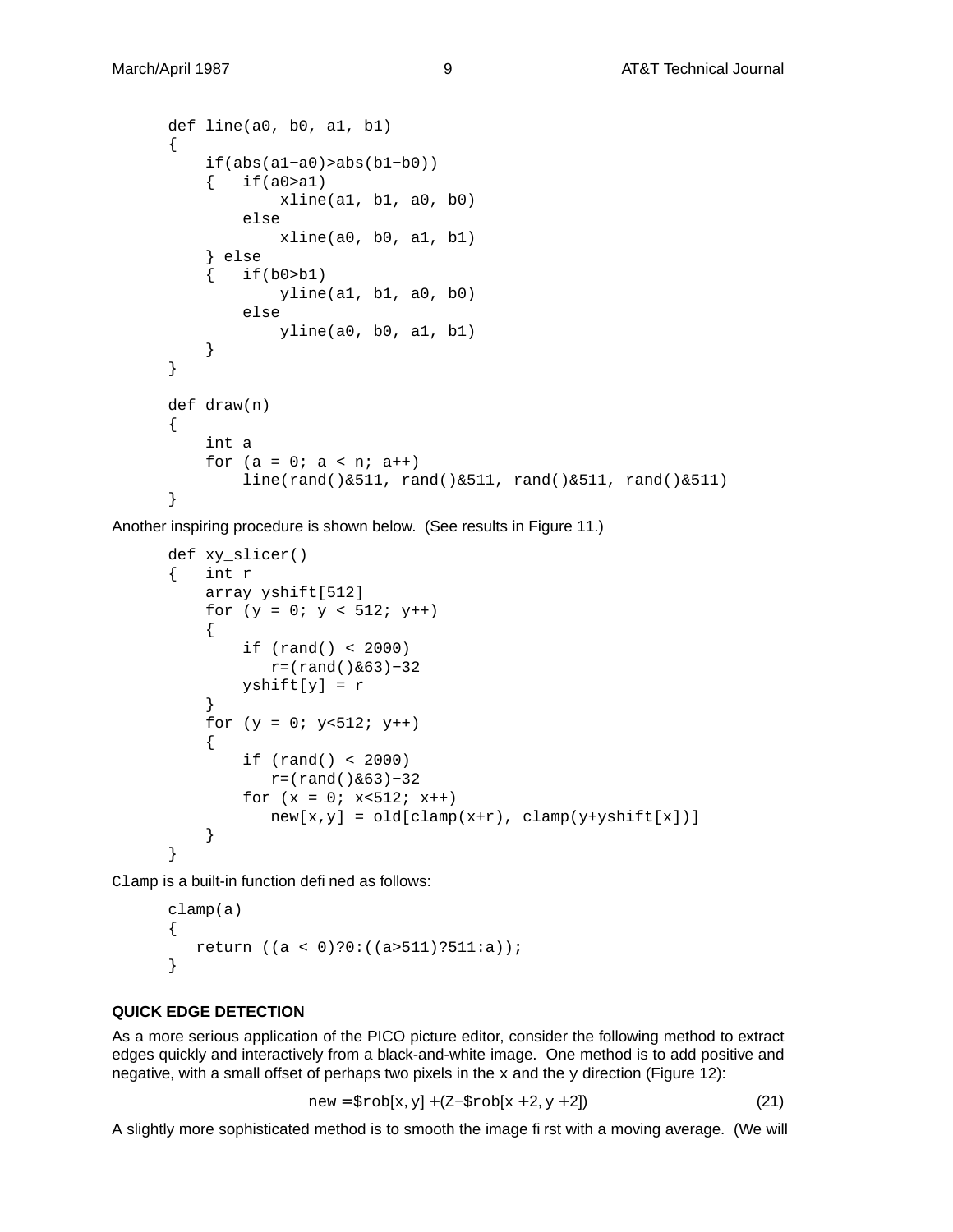ignore here that the moving average can be calculated a factor of  $\mathcal{N}^2$  faster.)

```
def smooth(N)
{
   int a, b, c
    int N2
   N2 = 4*N*Nfor (y = N; y < 512-N; y++)for (x = N; x < 512-N; x++)\{c = 0for (a = y-N; a < y+N; a++)for (b = x-N; b < x+N; b++)c += old[b, a]
       new[x,y] = c/N2}
}
```
This is followed by a quick approximation of the Laplacian  $\nabla^{\mathsf{2}}$ 

```
def laplace()
{
    int a
    for (y = 0; y < 512; y++)for (x = 0; x < 512; x++){
      a = 5 * old[x,y]-old[x-1,y]-old[x+1,y] -old[x,y-1]-old[x,y+1]new[x,y] = (old[x,y] > a)?0:Z}
}
```
These two procedures can now be applied as follows (Figure 13):

```
% pico
1: x new=$rob
2: x \{ smooth(10); laplace(); \}3:
```
Figures 14 and 15 show the intriguing results of the following transformation applied to two portraits from our database (Al Aho and Doug McIlroy).

 $new = old[x\_cart(r = sqrt(256 * r\_polar(x, y)), a = a\_polar(x, y)), y\_cart(r, a)]$  (22)

PICO is most conveniently used interactively with a frame buffer display to show the result of each editing operation. Nevertheless, it can also be used without a display. The contents of the edit buffer can then, from time to time, be dumped into a picture file and, using halftoning, be displayed on a more standard graphics terminal such as the AT&T 5620 DMD (dot-mapped display terminal). At the time this article was written, two types of frame buffers were supported by PICO. The number is likely to increase when different types become available.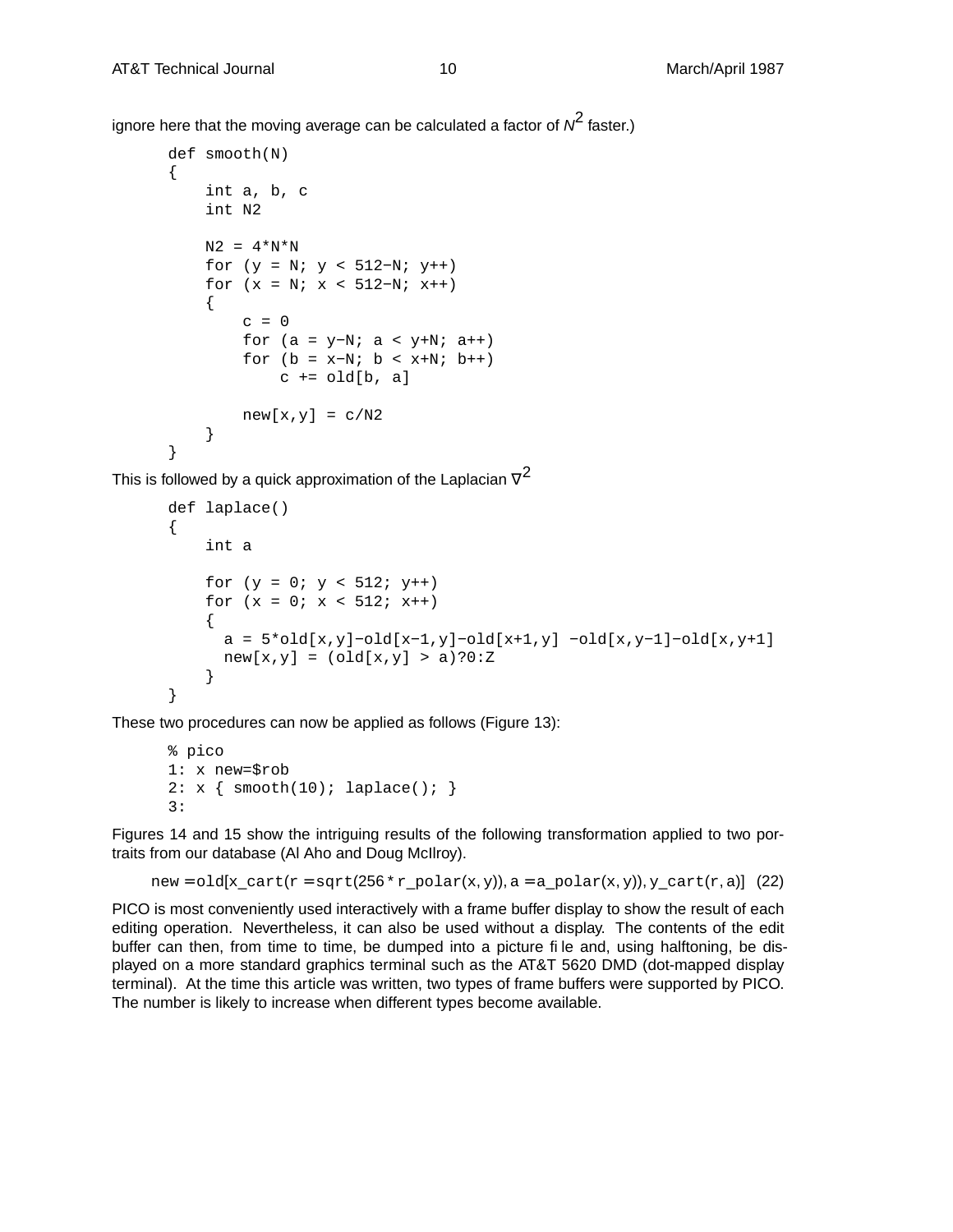

Figure 14. Equation 22. Figure 15. Equation 22.

|  |  | Table I. Run Times |
|--|--|--------------------|
|--|--|--------------------|

| Transformation                               | Interpreter | Compiler | Int/Com |
|----------------------------------------------|-------------|----------|---------|
| $new = 128$                                  | 23.6s       | 5.3s     | 4.4     |
| $new =$ $$$ p $iw$                           | 43.3s       | 5.9s     | 7.3     |
| $new = Z - 01d$                              | 59.9s       | 6.5s     | 9.2     |
| $new=(\text{Spiw+Stob})/2$                   | 105.9s      | 9.3s     | 11.4    |
| $new=(x<256)?$ spjw: $srob$                  | 107.7s      | 7.2s     | 14.9    |
| $new = ($ spjw<128)?Z-spjw : spjw $[X-x, y]$ | 304.5s      | 10.8s    | 28.2    |

# **SPEED**

To make PICO truly useful as an interactive program, the execution speed of the transformations is, of course, a major concern. A statement such as new = Z-old for a color image (requiring 786,4321 values to be updated) takes 27.7s to execute. The same statement run for a black-andwhite image takes 6.5s. By default, however, PICO will update the frame buffer display during the execution, which slows it down but is often psychologically more rewarding than the faster blind run.

The first version of PICO used an interpreter instead of a compiler. It is a small, portable program of only 312 lines of source text (Yacc, Lex, and C code), compared to the 5,761 lines of source for the latest version. The interpreter itself is 39 lines of C, simple, but without claims on efficiency. The differences in speed between this program and the version of PICO with the built-in optimizing compiler can be dramatic. Table I lists a few examples, giving user plus system times on a VAX-750 computer, for transformations of 512 by 512 black-and-white images.

Because each expression is evaluated once for every pixel, even small differences in run time per pixel are noticeable when the expression is evaluated 262,144 times over. Portable PICO (popi) has been ported to an AT&T PC 6300 PLUS personal computer and to a Cray X-MP/24 supercomputer. On any other system than a Cray, the portable version of PICO is clearly not very attractive as an interactive tool.

# **CONCLUSION**

We have sketched the design of a language and an editor for transforming digitized images. The editor has proven to be a useful tool for quickly testing or exploring image transformation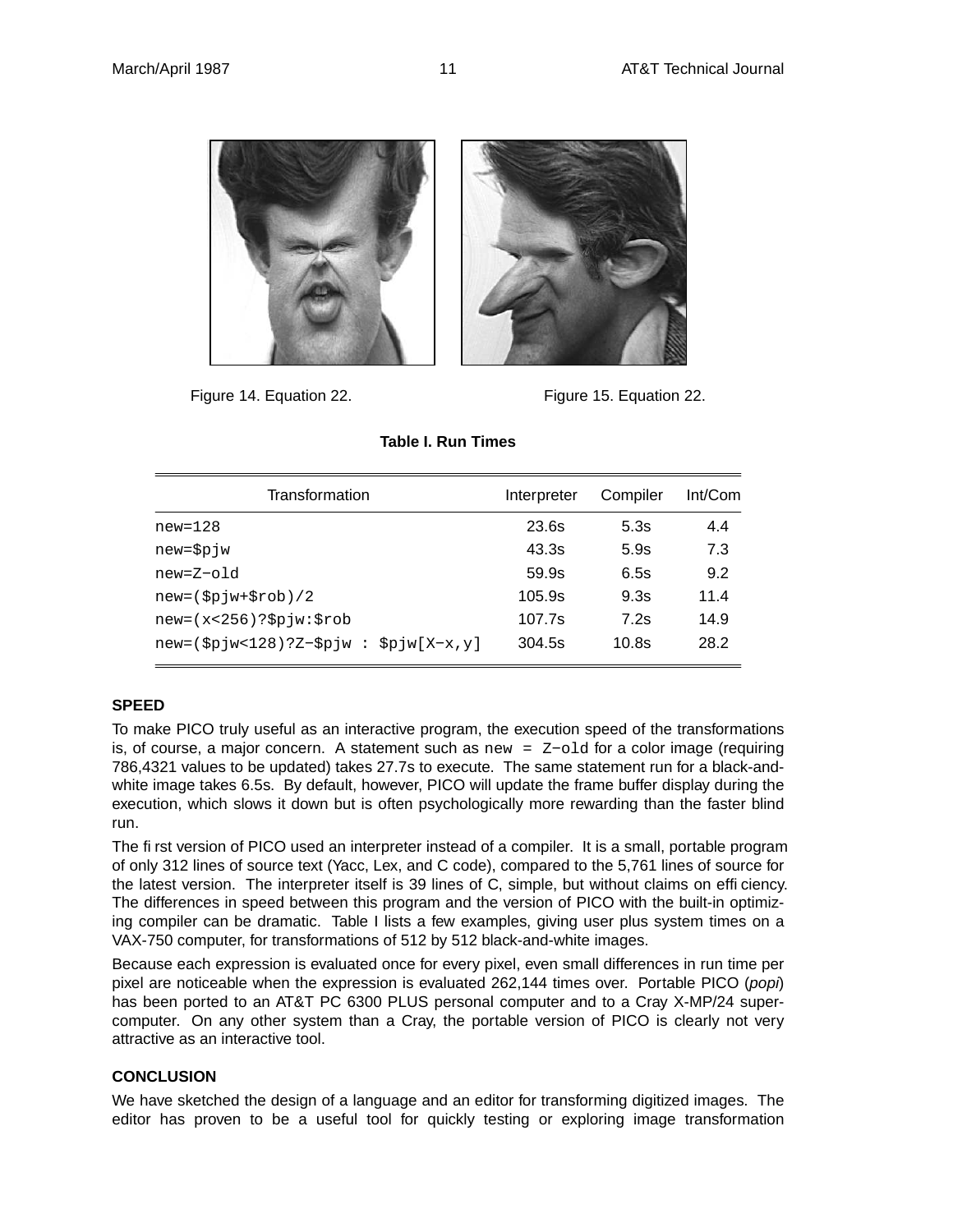techniques, providing a simple alternative to the often very costly commercial image processing systems.

PICO's expression language is largely derived from the C language. The most interesting aspects of the language are the defaults for control flow, array indexing, and type casting, that allow for a terse command structure. There are, of course, limitations. The language as implemented does not use floating-point operations. With an extension of the compiler, though, this restriction can be overcome. A more fundamental restriction is that the editor is an image manipulator, and is clumsy for image synthesis. PICO is an electronic darkroom, not a graphics camera.

# **ACKNOWLEDGEMENTS**

The design of PICO's command language was decisively influenced by Rob Pike. The all-important built-in compiler that converts expressions and programs into VAX machine code, and thereby speeds up PICO's picture transformations by orders of magnitude, was written by Ken Thompson.

(Manuscript received May 28, 1986)

# **Author Biography**

**Gerard J. Holzmann** is a member of the technical staff in the Computing Techniques Research Department of AT&T Bell Laboratories in Murray Hill, New Jersey. Mr. Holzmann joined AT&T in 1980. His current research is in distributed systems and formal methods for protocol analysis. He holds B.S. and M.S. degrees in electrical engineering from Delft University of Technology, The Netherlands, and a Ph.D. in technical sciences from Delft University of Technology.